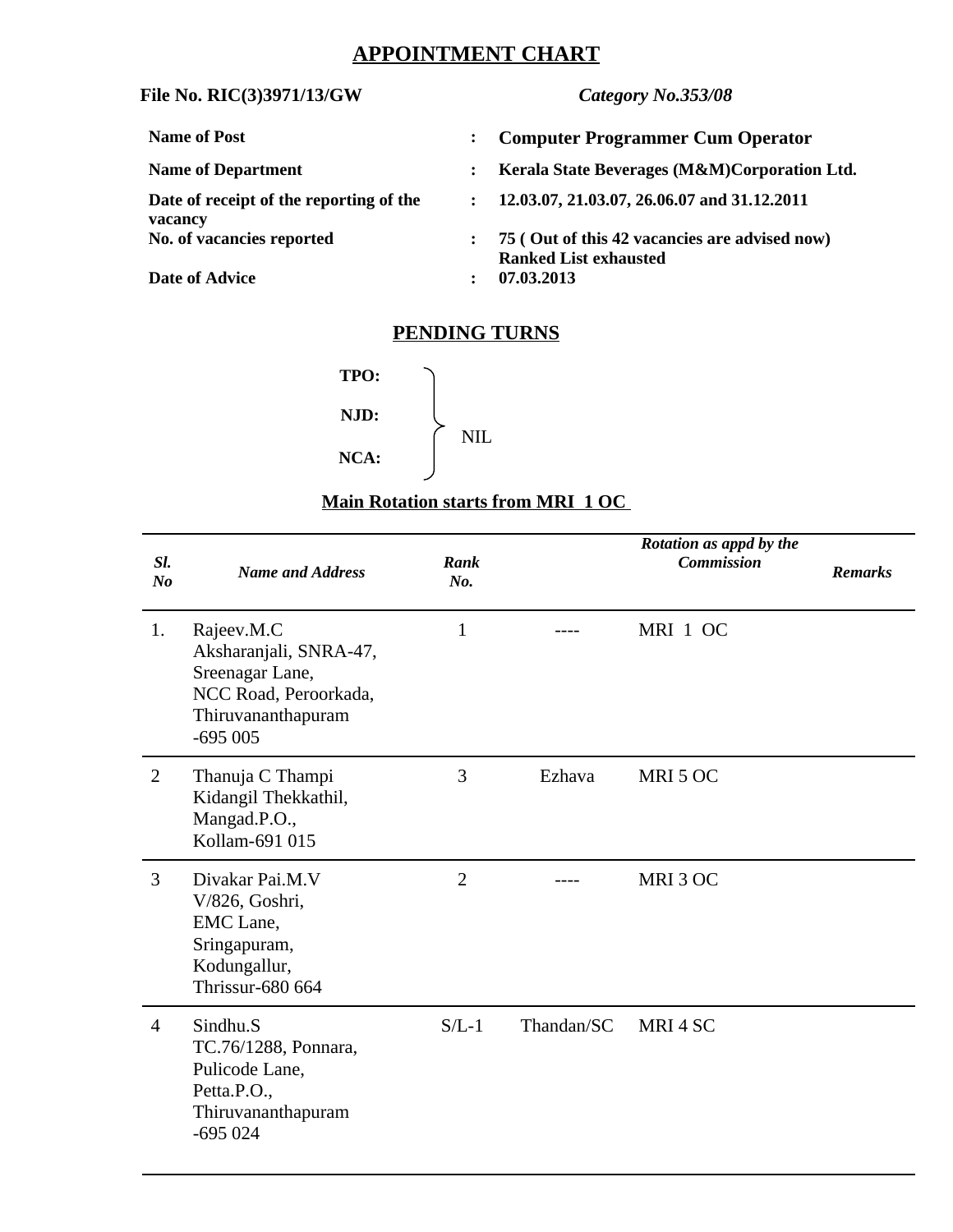| 5              | Sini.R<br>Prem Nivas,<br>Kottayam malabar,<br>Kuthuparamba,<br>Kannur-670 643                                        | 5              | Thiyya      | MRI 9 OC         |
|----------------|----------------------------------------------------------------------------------------------------------------------|----------------|-------------|------------------|
| 6              | Nizam Yoosuf<br>Muttathu New Manzil,<br>Patharam Post,<br>Sooranadu,<br>Kollam-690 567                               | 15             | Muslim      | MRI 6 M          |
| $\overline{7}$ | Praveen S Nair<br>TC.25/3558, PRA N-27,<br>Neerazhi House,<br>Puthanchantha,<br>GPO, Thiruvananthapuram<br>$-695001$ | $\overline{4}$ |             | MRI 7 OC         |
| 8              | Niju James<br>Kanjookaran House,<br>Manjummel,<br>Manjummel.P.O.,<br>Ernakulam-683 501                               | $S/L-1$        | LC          | MRI 8 LC/AI      |
| 9              | Dhania.M.V<br>Mechery House,<br>kannamkulangara,<br>Koorkanchery.P.O.,<br><b>Thrissur-680 007</b>                    | 6              | Ezhava      | <b>MRI 11 OC</b> |
| 10             | Shaji.T<br>Thacharakkal (House),<br>Kommeri,<br>Kommeri.P.O.,<br>Kozhikode-673 007                                   | $S/L-1$        | Saliya/OBC  | MRI 10 OBC       |
| 11             | Manoj.K<br>Manoj Nivas,<br>Ambalathinkala,<br>Ambalathinkala.P.O.,<br>Thiruvananthapuram<br>$-695572$                | 7              | Ezhava      | <b>MRI 13 OC</b> |
| 12             | Ramesh Kumar.M.G<br>House No.237,<br>Rajaji Nagar,<br>General Post Office,<br>Thiruvananthapuram<br>$-695001$        | $S/L-2$        | Sambavar/SC | <b>MRI 12 SC</b> |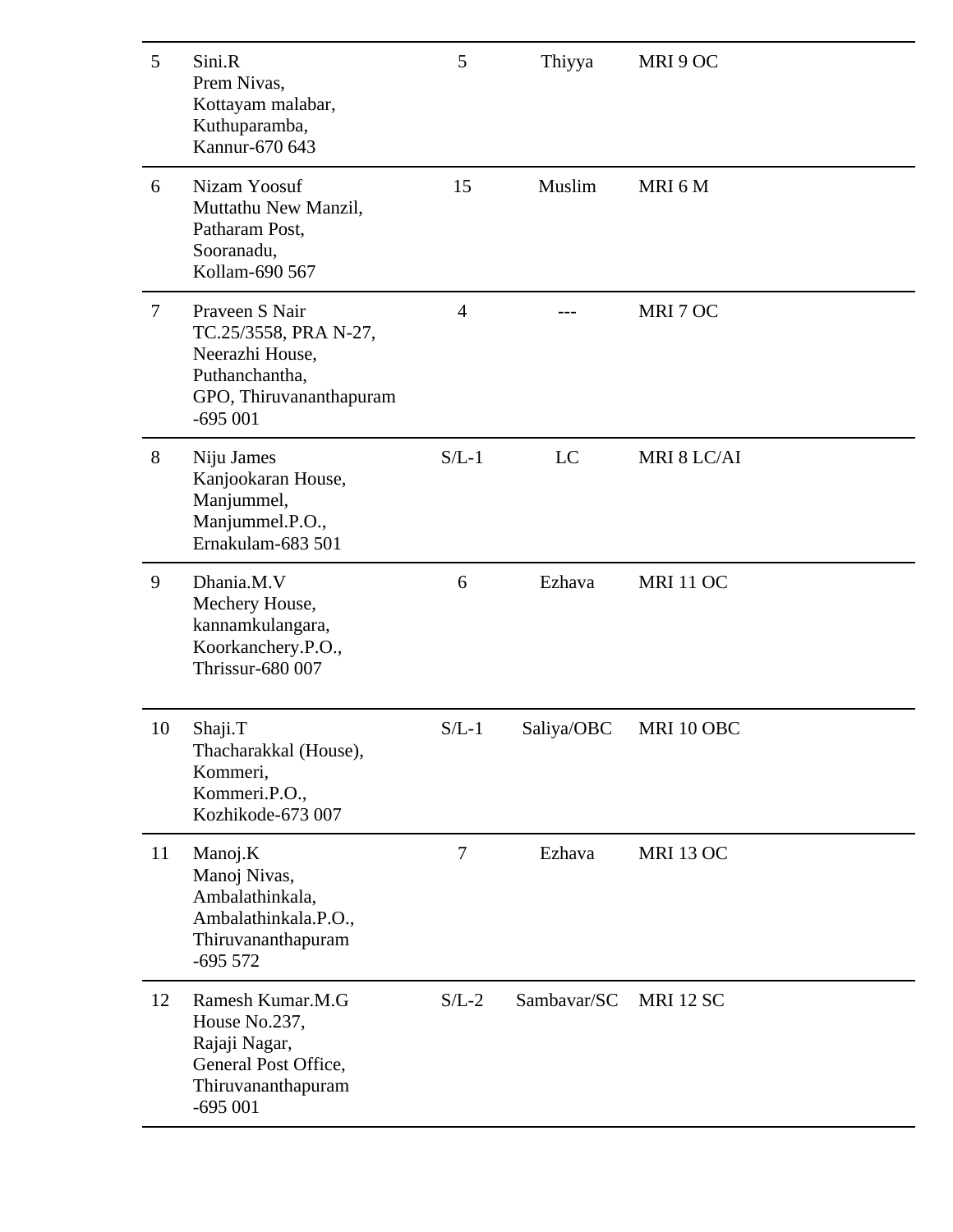| 13<br>Riju.K<br>Riju Nivas, 33/1469,<br>Marikunnu,<br>Marikunnu.P.O.,<br>Kozhikode-673 012                                                                   | 8  | Thiyya | <b>MRI 15 OC</b> |  |
|--------------------------------------------------------------------------------------------------------------------------------------------------------------|----|--------|------------------|--|
| Sunilal.P<br>14<br>Green House,<br>Near Syrian Catholic<br>Church,<br>Ayyappankuzhy,<br>Paruthikuzhy.P.O.,<br>Nedumangad,<br>Thiruvananthapuram<br>$-695541$ | 11 | Ezhava | MRI 2 E          |  |
| 15<br>Raisy.K<br>Sisiram,<br>Kunnathparamba,<br>Kondotty,<br>Melangadi.P.O.,<br>Malappuram-673 648                                                           | 16 | Thiyya | <b>MRI 14 E</b>  |  |
| Faisal.K.S<br>16<br>Kalakattukaran House,<br>Ulumbuthum Kunnu,<br>Nellayi.P.O.,<br><b>Thrissur-680 305</b>                                                   | 21 | Muslim | <b>MRI 16 M</b>  |  |
| 17<br>Sreeja Manojkumar<br>Sivan Nivas,<br>TC.6/1972 SRA 171,<br>Elippode,<br>Vattiyoorkavu.P.O.,<br>Thiruvananthapuram<br>$-695013$                         | 9  |        | <b>MRI 17 OC</b> |  |
| 18<br>Remanandan.D<br>Rema Mandiram,<br>Nedumparambu,<br>Nedumparambu.P.O.,<br>Thiruvananthapuram<br>$-695102$                                               | 19 | Ezhava | <b>MRI 18 E</b>  |  |
| 19<br>Julie Philip<br><b>BNRA 53 A,</b><br>Benedict Nagar,<br>Nalanchira,<br>Thiruvananthapuram<br>$-695015$                                                 | 10 |        | <b>MRI 19 OC</b> |  |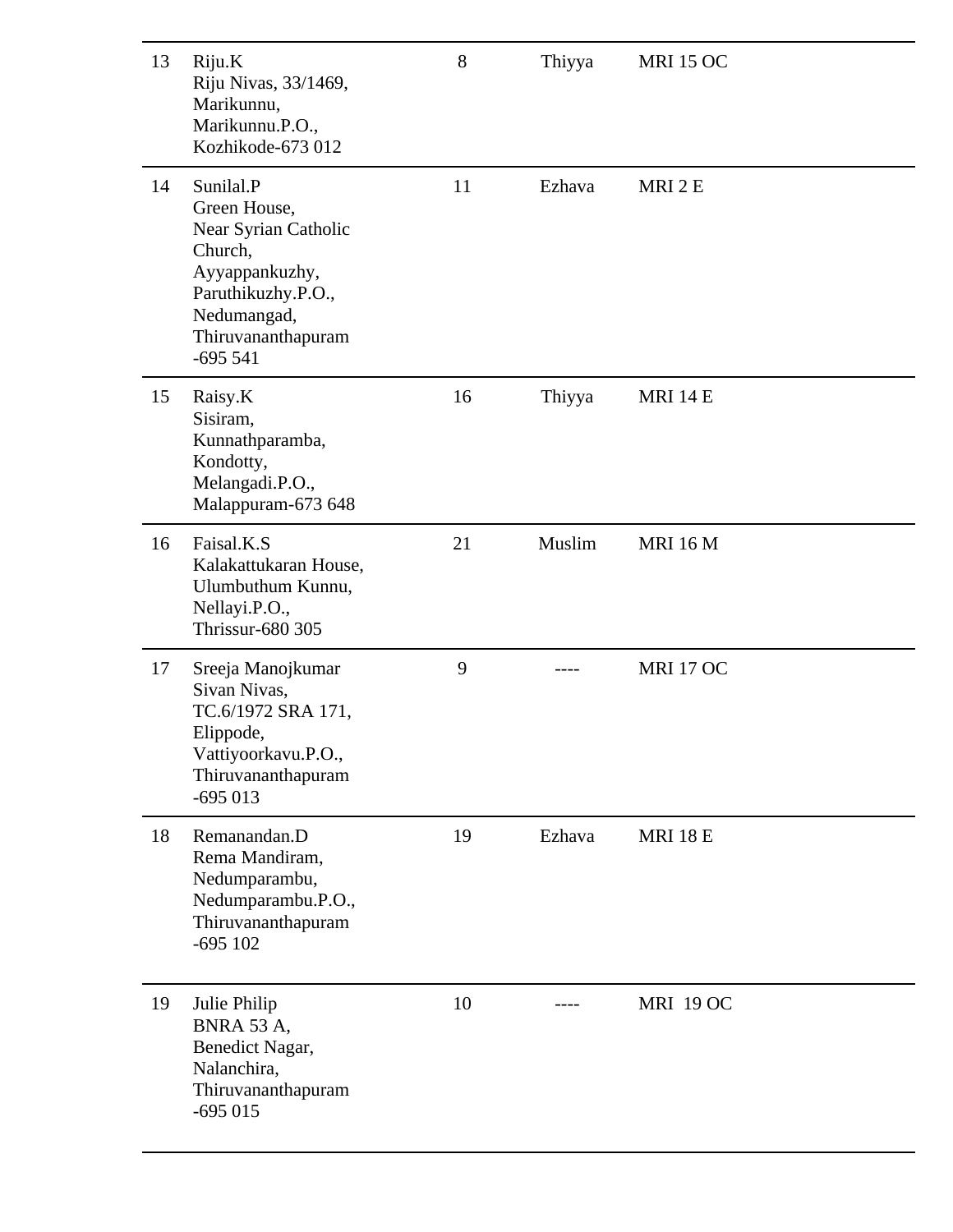| 20 | Anil Kumar, K.J<br>Kanachikuzhiyil House,<br>S.H.Mount,<br>S.H.Mount Post,<br>Kottayam-686 006                  | 17      | Viswakarmala MRI 20 V |                  |
|----|-----------------------------------------------------------------------------------------------------------------|---------|-----------------------|------------------|
| 21 | Reshmy.R<br>Puthu Veedu,<br>Chenkal, Chenkal.P.O.,<br>Neyyattinkara,<br>Thiruvananthapuram<br>$-695$ 132        | 12      |                       | <b>MRI 21 OC</b> |
| 22 | Mary Haseena.M.G<br>Palapparambil,<br>Palathuruthy,<br>Kadavanthra.P.O.,<br>Ernakulam-682 020                   | $S/L-2$ | LC                    | MRI 22 LC/AI     |
| 23 | Simi G Nair<br>Vilayilazhikam,<br>T.K.M College.P.O.,<br>Kollam-691 005                                         | 13      |                       | <b>MRI 23 OC</b> |
| 24 | Sujitha.S<br>Kunnumpuram Veedu,<br>Chilakoor Road,<br>Varkala, Varkala.P.O.,<br>Thiruvananthapuram<br>$-695141$ | $S/L-3$ | Paravan/SC            | <b>MRI 24 SC</b> |
| 25 | Sreegeetha.K.P<br>Padmavihar,<br>Meputhalathu paramba,<br>Mayanad.P.O.,<br>Kozhikode-673 008                    | 14      |                       | <b>MRI 25 OC</b> |
| 26 | Nameera.K.P<br>Parambat House,<br>Vakaloor,<br>Kavanoor.P.O.,<br>Malappuram-673 644                             | $S/L-1$ | Mappila               | <b>MRI 26 M</b>  |
| 27 | Renjith.R<br>Renjith Bhavan<br>Villoonni.P.O.,<br>Kottayam-686 008                                              | 18      |                       | <b>MRI 27 OC</b> |
| 28 | Biju.P.T<br>Palakkattel,<br>Mannamkala,<br>Adimaly,<br>Idukki-685 561                                           | 20      | Ezhava                | <b>MRI 29 OC</b> |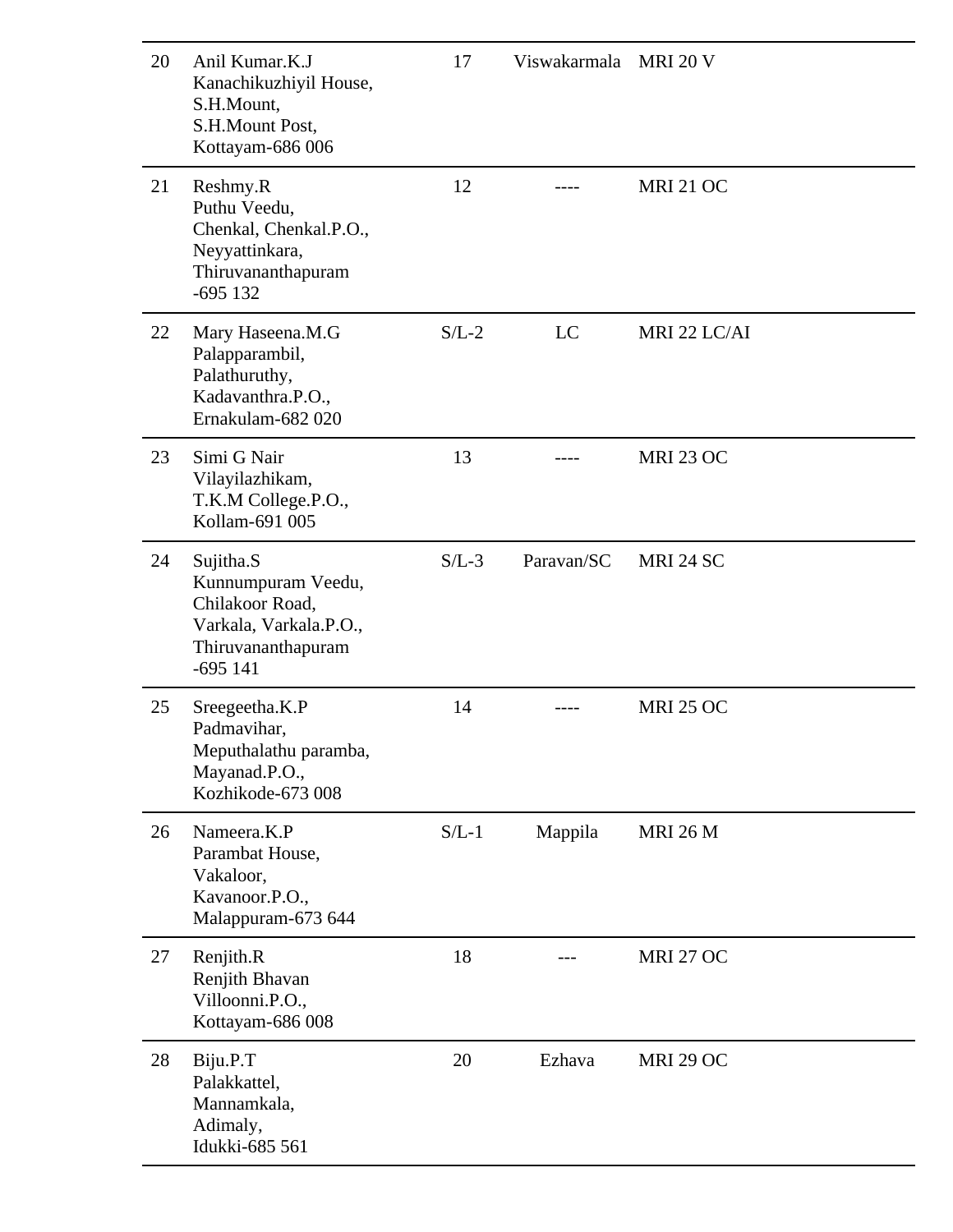| 29 | Renjith Mohan<br>Thaipparambil House,<br>Punnamada,<br>Avalookunnu.P.O.,<br>Alappuzha-688 006                                    | 24      | Ezhava     | <b>MRI 35 OC</b> |
|----|----------------------------------------------------------------------------------------------------------------------------------|---------|------------|------------------|
| 30 | Ashraf Ali, M, M<br>Maidakkar House,<br>Palli Street,<br>Puthucode.P.O.,<br>Palakkad-678 687                                     | $S/L-2$ | Muslim     | <b>MRI 30 M</b>  |
| 31 | Hansen.J<br>J.P House,<br>Kochukarimtharuvi.P.O.,<br>Elappara, Idukki-685 501                                                    | 22      |            | <b>MRI 31 OC</b> |
| 32 | Shyma.P.K<br>Puliyakundil House,<br>Tikkodi, Meladi.P.O.,<br>Calicut-673 529                                                     | $S/L-4$ | Paravan/SC | <b>MRI 32 SC</b> |
| 33 | Lekshmi.P<br>Aswathy, TC.38/1051,<br>Mythri No.111,<br>Chengalloor.<br>Poojappura.P.O.,<br>Thiruvananthapuram<br>$-695012$       | 23      |            | <b>MRI 33 OC</b> |
| 34 | Sreejaya.T.P<br>Thottumpurath House,<br>Kovval, Cheruvathur.P.O.,<br>Kasaragod-671 313                                           | 27      | Thiyya     | <b>MRI 28 E</b>  |
| 35 | Sudha Panneri<br>Panneri House,<br>Aroli, Aroli.P.O.,<br>Kannur-670 566                                                          | $S/L-1$ | Thiyya     | <b>MRI 34 E</b>  |
| 36 | Sebeena.A<br>Nidhis, ARA-134,<br>Padanilam,<br>Back to Govt Hospital,<br>Chirayinkeezhu.P.O.,<br>Thiruvananthapuram<br>$-695304$ | $S/L-3$ | Muslim     | <b>MRI 36 M</b>  |
| 37 | Ranjana S Menon<br>Eledath House,<br>Nandipulam.P.O.,<br><b>Thrissur-680 319</b>                                                 | 25      |            | <b>MRI 37 OC</b> |